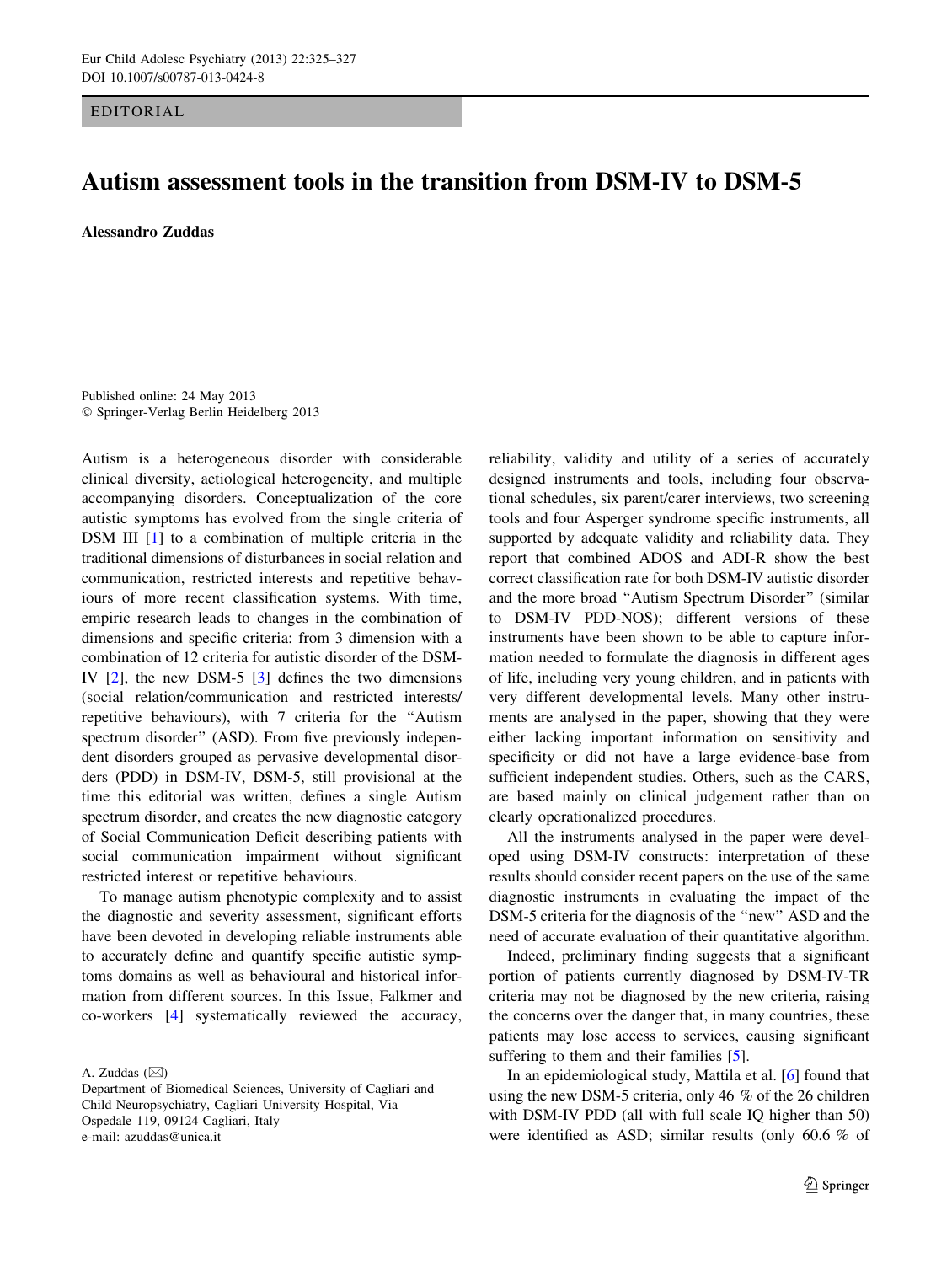DSM-IV pervasive developmental disorders also met the DSM-5 ASD diagnosis) have been reported by McPartland et al. [[7\]](#page-2-0). Taheri and Perry [\[8](#page-2-0)] also found that only 63 % of their DSM-IV PDD children met the DSM-5 ASD criteria (only 17 % of the DSM-IV PDD-NOS).

On the other hand, analysing three large database including more than 5,000 children and adolescents (4,453 with DSM-IV PDD) Huerta et al. [[9\]](#page-2-0) found that most children with DSM-IV PDD diagnoses would remain eligible for an ASD diagnosis under the proposed DSM-5 criteria. Using just parent data (i.e. ADI-R), the proposed DSM-5 criteria identified 91 % of children with clinical DSM-IV PDD diagnoses, with a high sensitivity rate also in specific subgroups, such as girls and children under 4. Specificity for DSM-5 ASD and DSM-IV autistic disorder was similar (0.53), and as low as 0.23 and 0.34 for DSM-IV PDD-NOS and Asperger's disorder, respectively.

Similarly contrasting data have been reported by research groups who actually re-assessed samples of children and adolescents. In a series of studies, using a variety of different diagnostic instruments and modalities, but neither ADI-R nor ADOS, Matson and colleagues showed 32 % of children  $[10]$  $[10]$  and 36 % of adults  $[11]$  $[11]$  with DSM-IV PDD did not meet the criteria for DSM-5 ASD. In a larger study on toddler with developmental disability, the same group measured a 47 % decrease in the diagnosis of a DSM-5 ASD compared to DSM-IV PDD group (24 % for the DSM-IV autistic disorder, and 88 % of the PDD-NOS) [\[12](#page-2-0)]. On the same sample the authors also showed that by relaxing the algorithm (i.e. decreasing to two from three the criteria needed for persistent deficit in social interaction or also decreasing to two the criteria for social deficit and to one from the two criteria needed for restrictive, repetitive pattern of behaviour or interests) the difference between the two DSMs was significantly reduced [[13\]](#page-2-0). Frazier and co-workers [[14\]](#page-2-0), on the other hand, using caregiverreported symptoms collected with the Social Responsiveness Scale and the Social Communication Questionnaire found that DSM-5 criteria had superior specificity relative to DSM-IV-TR criteria (0.97 vs. 0.86), whereas sensitivity was lower (0.81 vs. 0.95). Requiring one less symptom criterion increased DSM-5 sensitivity (0.93 vs. 0.81), with minimal reduction in specificity (0.95 vs. 0.97).

Interestingly in other two studies using ADI-R and ADOS to evaluate diagnostic information, continuity of the two DSMs was even more evident. In a sample of 489 participant with ASD (age 5–61 years, mean age 26), Mazefsky et al. [[15\]](#page-2-0) using combined ADOS and ADI-R ratings showed that 93 % of patients met the criteria for both classification systems, whereas Barton et al. [[16\]](#page-2-0) applied receiver operating characteristic (ROC) curve to the combined ADI-R and ADOS scores in order to identify the best sensitivity and specificity: a 0.93 sensitivity and 0.74 specificity were obtained by applying 2 of the 3 Domain A criteria (social-communicative symptoms) and 1 point for 1 of the 4 Domain B criteria (restrictive repetitive symptoms). Using ADI and ADOS to collect and evaluate information also in adults, the sensitivity of DSM-5 was significantly increased by reducing the number of criteria, without sacrificing specificity [\[17](#page-2-0)]. Taken together these new findings suggest that the conclusion of the Falkmer's paper may be useful also with the advent of the DSM-5 classification system.

As stated above, the significant heterogeneity in phenotypic presentation, including configuration and severity of behavioural presentation, is probably one of the main obstacles to the study of its aetiology, diagnosis treatment and prognosis [\[18](#page-2-0)].

The dimensional nature of ASD phenotypic presentation, combined with the need of a categorical approach for the definition of the disorder, also has a significant impact in research and translation of research findings into clinical practice. Scores of the gold standard diagnostic instruments such as ADI-R and ADOS have been also used to define empirically based behavioural phenotypes. Using a combination of latent class analysis, factorial analysis and factor mixture modelling statistical approach on the ADI-R scores of 391 newly ASD-diagnosed young children (mean age 38 months), Georgiades and co-workers [[19\]](#page-2-0) were able to generate a two factor (social communication deficit SCD vs fixed interest and repetitive behaviour FIRB)/three classes model for the disorder. In this model, the three classes scored differently for the two factors (Class 1 higher SCD score compared to FIRB, class 2 higher FIRB scores compared to SCD, class 3 high scores in both factors), as well as on age of diagnosis and global functioning (i.e. cognitive development, language abilities and adaptive behaviour). If confirmed by further studies these classes could become severity indicators and clinical specifier, potentially useful for studying biological heterogeneity and for predicting developmental trajectories and response to treatments.

The more empirically based and more stable definition of ASD proposed by the DSM-5, perhaps with some more fine tuning in the proposed quantitative algorithm, in combination with dimensional/categorical subdivision as the proposed subgroups (''classes''), may significantly improve both clinical practice and research. It should be useful if the proposed subgroups (''classes'') will be defined using, in innovative ways, the same categorical diagnostic tool such as ADI-R, ADOS or other still on developments [\[20](#page-2-0)].

In order to reach this goal, it is extremely needed to design several large collaborative studies. Recently, promising large European research consortia such as the Enhancing the Scientific Study of Early Autism—ESSEA